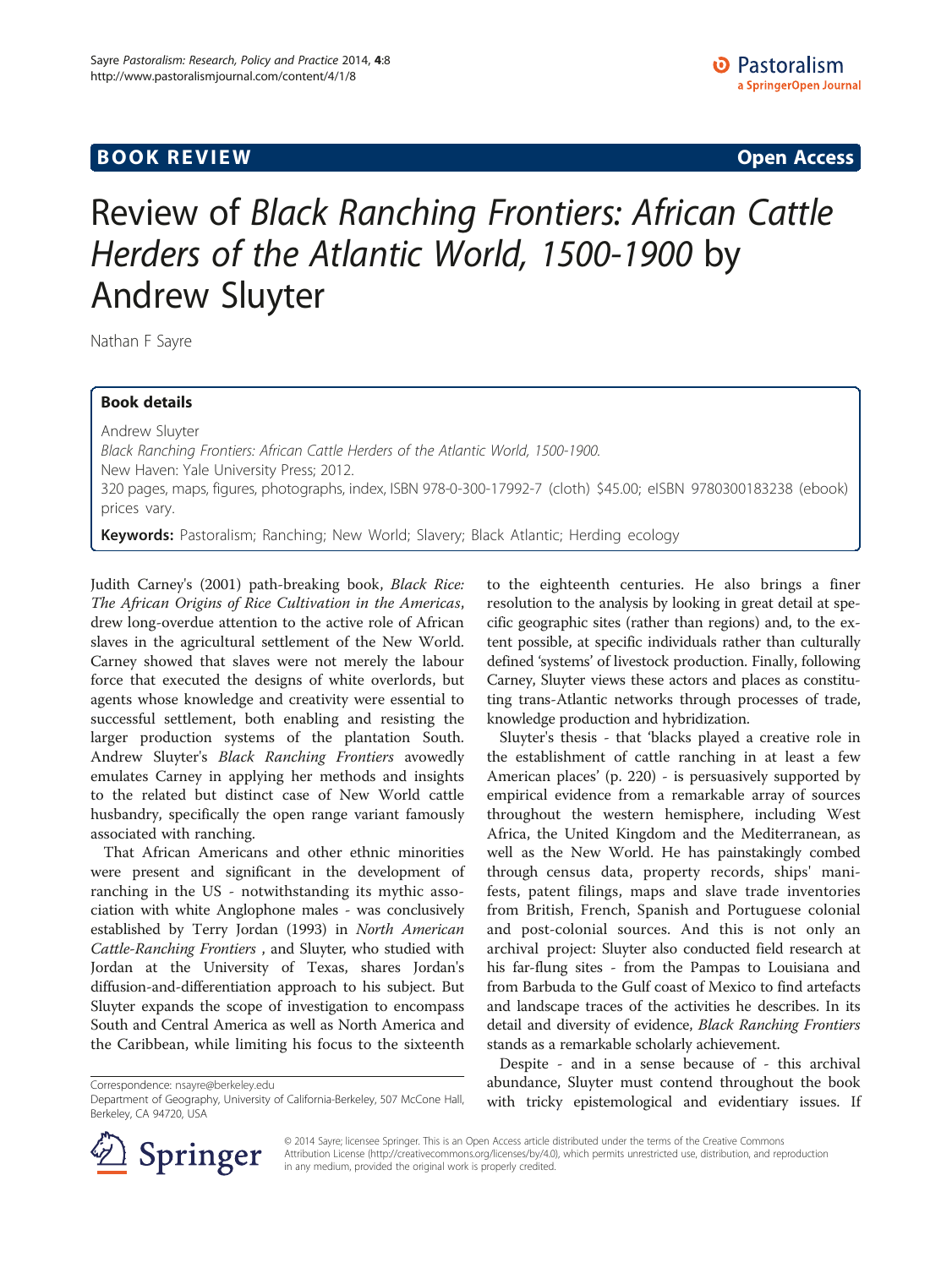scholars have long overlooked the role of Africandescended agents in New World cattle husbandry, it is in large measure due to the biases and blind spots of those who produced the archives on which scholars have relied. Whether enslaved or not, blacks in the Americas from the sixteenth to the eighteenth centuries (and beyond) were politically, economically, socially and educationally marginalized. They were unlikely to leave behind detailed written records of their activities, and both colonial and post-colonial elites were unlikely to credit them with agency or creativity even when such credit was due. To reconstruct their roles, then, Sluyter has to read the archives against the grain, triangulating between multiple sources and identifying inconsistent or implausible stories that erase and conceal the very claims he seeks to make. '[N]o known documents conclusively relate black slaves to livestock herding in Andalusia' (p. 41), for example, but once one considers how the Spanish laws governing livestock husbandry were racially differentiated, how they were applied in New World settings and the practices that subsequently emerged (such as the use of the lasso from horseback), it becomes plausible to conclude that 'the sheer number of enslaved and free blacks who lived there [in Veracruz] during the colonial period suggests that they may well have played roles in the establishment of cattle ranching' (p. 50).

Positive proof of his claims is often impossible to find, and Sluyter chooses his words carefully to avoid overstating his case, routinely employing phrases like 'reasonably certain' (p. 146), 'at least allow for the possibility' (p. 148), 'potentially played a creative role' (p. 149) and 'seems most probable' (p. 168). Generally, he is forced to rely on a preponderance-of-evidence standard: 'more evidence exists to suggest that actors of black, native, and mixed origins—especially griffes—rather than whites participated in Atlantic networks that brought knowledge of cattle herding to the Attakapas [in Louisiana]' (p. 96). But the evidence can be rather slim: 'at least some of them [non-whites] may have had prior knowledge of openrange cattle herding, whereas 'none of the [white] ranchers had any such experience' (p. 94).

Such qualifications may disquiet some scholars, but they are understandably necessary given the evidence available, and along the way, Sluyter presents fascinating stories and little-known details about livestock husbandry, the production and trade of meat and other cattle-derived products, and the networks that connected livestock to people, places and other economic sectors in the New World and across the Atlantic. The case of tasajo - a saltcured beef produced in the Pampas and shipped to the Caribbean as cheap protein for slave labourers on sugar plantations - featured in chapter 6, is a great example of the fruits of Sluyter's original research. But tasajo also illustrates a tension between networks and

processes, on the one hand, and the diffusion of cultural artefacts and techniques, on the other, as the methodological and theoretical touchstones of Sluyter's project. In contrast to the other chapters, Sluyter is relatively unconcerned about whether blacks, whites, natives or mixed-race individuals brought (or created) the knowledge to produce tasajo in the Pampas - and rightly so, because those details seem almost immaterial compared to what tasajo reveals about the political economy of the New World at the time. Here, Sluyter's approach resembles that of Sidney Mintz ([1985](#page-2-0)) in Sweetness and Power more than that of Jordan.

To be sure, identifying cultural and technical antecedents for practices found in specific New World sites is a valuable method to trace networks and the movements that constitute those networks. But transposing specific livestock husbandry practices onto ethnic classifications in order to link them to other kinds of data (e.g. census records enumerated by race) has its limits as a means of explanation. Apart from the risk of racial essentialism, the diffusion model begs questions about innovation and change. Sluyter runs into these limits in the case of Barbuda, one of the Leeward Islands in the eastern Caribbean, where trap corrals built around wells allowed black herders to capture feral cattle for white owners. It is one of the best chapters in the book, and after detailed analysis of the available evidence, Sluyter concludes: 'In terms of the characteristics of the Barbudan herding ecology, then, its origins seem diverse and partially endogenous' (p. 134). He goes on: 'A reasonable interpretation of the Barbudan herding ecology suggests that it was subject to diverse influences and local innovation because of the lack of antecedent knowledge among those involved in its emergence' (p. 135). And finally, 'The networks of commerce and migration simply remain too poorly known to derive a more definitive conclusion about broader Barbudan relationships' (p. 138).

These conclusions are entirely reasonable. But if lack of direct evidence here indicates likely endogenous innovation, should not such innovation also be considered a possibility in other cases, where the evidence is likewise indirect? More importantly, even if a practice was imported from elsewhere, its origins in the antecedent location are not really explained by the culture, race or ethnicity of the people there. At some point further back in time, someone had to actively and creatively come up with a new practice, and that too was probably a 'hybrid' moment with diverse contributing processes. Where complex techniques or tools are involved - as with the water hoists found in the Pampas, which Sluyter traces to Senegambian origins - a diffusionist interpretation seems more plausible. But with simpler and more generic practices, such as the use of live fences (shrubs or